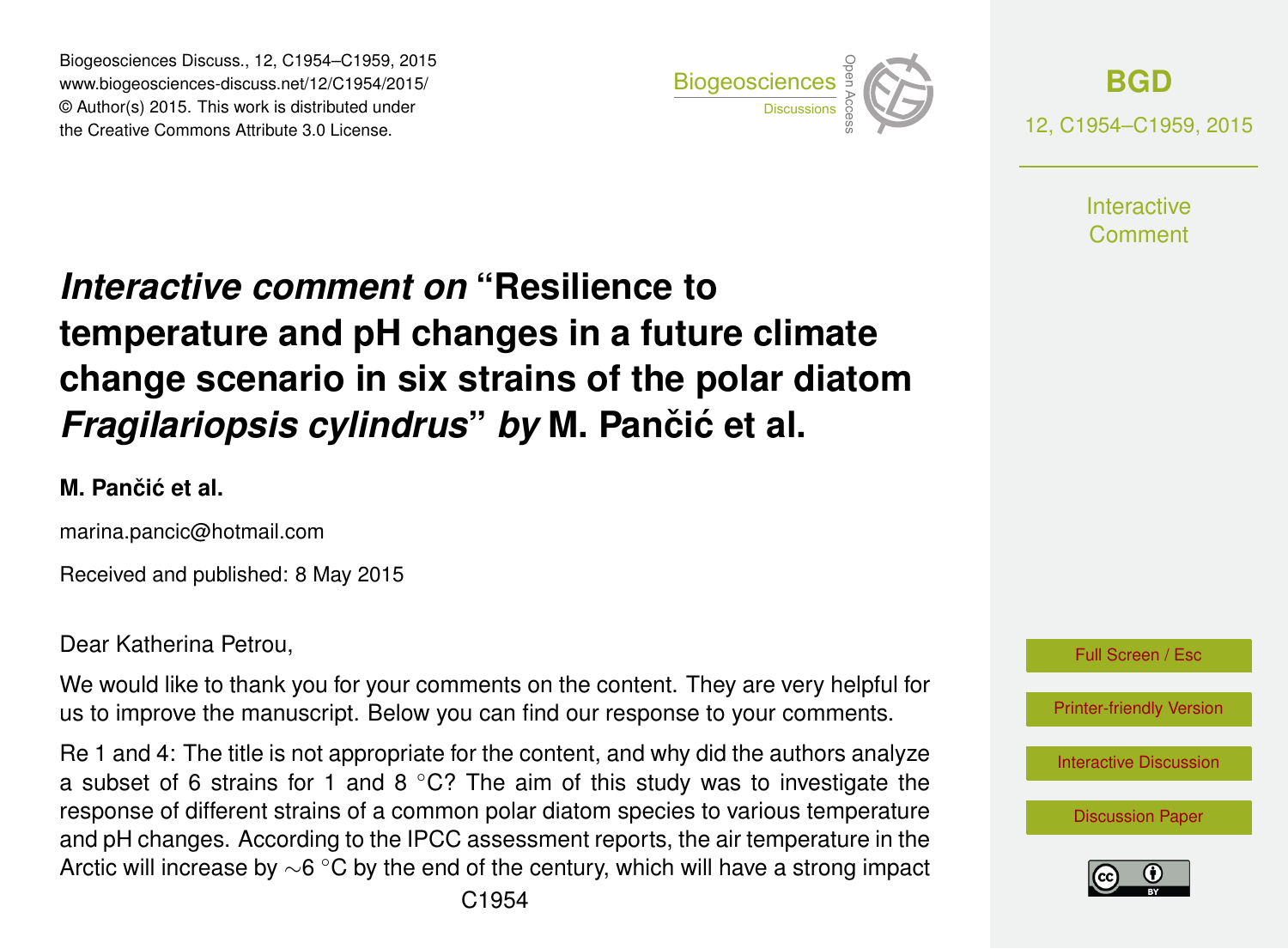on the SST of the Arctic Ocean. Assuming that the SST will reach 5 ◦C by the end of the 21st century, the first set of experiments was conducted at the said temperature and 4 different pH treatments. It has been observed that the six investigated strains clustered into three groups as shown in Fig. 2b, and based on that the second and the third set of experiments were carried out at the same pH conditions and changed temperatures, and with the reduced number of strains (taking one strain from each of the three groups). The number of strains was reduced assuming that similar clustering will also be observed at changed temperatures.

This study reports that the investigated species shows resilience to the changes in temperature and pH predicted for the 21st century, when looking at the impact of combining temperature and pH changes. Furthermore, the study shows that some strains display better performance than others when cultivated under the same conditions, highlighting the importance of investigating multiple strains of a species to avoid misguiding conclusions based on one strain as representative of an entire species. With this in mind, we believe that the title is appropriate and it fits the results obtained in this study.

Regarding the comment 4, the following sentence was added in the section "Materials and methods": 'Based on the observation from the first set of experiments, which showed clustering of six strains into three groups (Fig. 2b), further experiments at 1 ◦C and 8 ◦C with all pH treatments were carried out with reduced number of strains (taking one strain from each group – D3G1, D4D11 and D10A12). The subset of the six strains was analyzed assuming that the similar clustering will also be observed at changed temperatures.

Re 2: Data were analyzed using two-way ANOVA, why not three-way ANOVA. We agree that three-way ANOVA is more appropriate. We now have also run three-way ANOVA with temperature and pH as fixed factors, and strain as a random factor. We found significant three-way interaction ( $P < 0.05$ ). We followed up a statistically significant three-way interaction with simple two-way interactions at all levels  $(T^*pH, T^*strain,$ 

## **[BGD](http://www.biogeosciences-discuss.net)**

12, C1954–C1959, 2015

Interactive Comment



[Printer-friendly Version](http://www.biogeosciences-discuss.net/12/C1954/2015/bgd-12-C1954-2015-print.pdf)

[Interactive Discussion](http://www.biogeosciences-discuss.net/12/4627/2015/bgd-12-4627-2015-discussion.html)

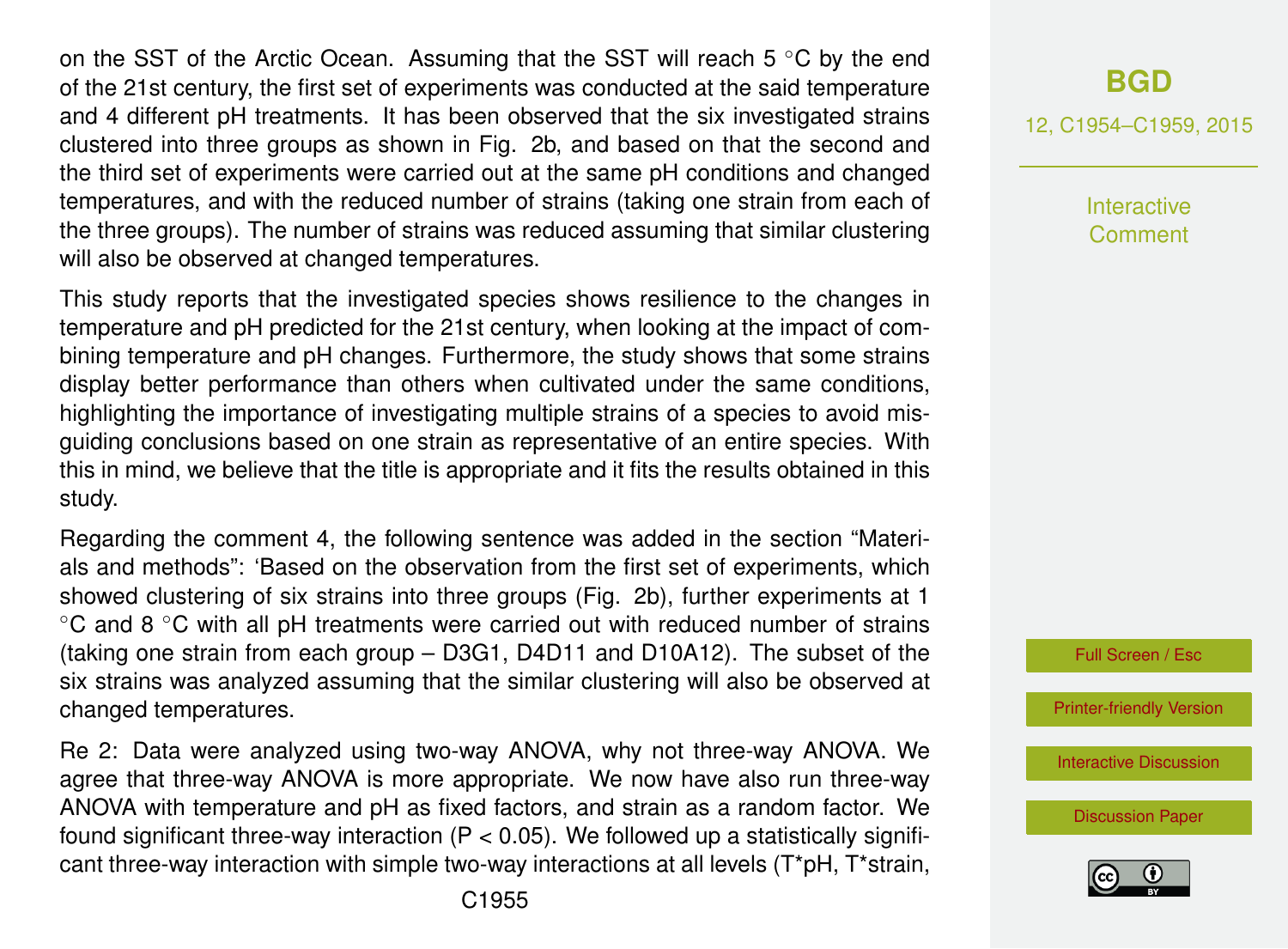pH\*T, all significant interaction) and simple main effects for fixed factors pH and temperature. The type of ANOVA used for the statistical analysis will be changed in the manuscript (section 2.3) accordingly.

Re 9: The data are discussed in both combined effects and individual effects, although a significant interaction was detected, and the data only need to be discussed in terms of the combined effect. We agree that after a significant interaction is found one does usually not report individual effects. However, in our study we found it important to also discuss the simple main effects of the fixed factors, because the effect of pH changes alone was found to be very different compared to the effect of temperature changes, and again very different compared to the combined effect of both the factors, which is also discussed in the section 4. With this in mind, we believe that reporting the effects of single factors and then combined factors on the species were necessary in order to show the importance of taking more stressors into account when trying to predict the plausible response to future changes.

Re 3: The same data is doubly represented in Fig. 1 and Fig. 2. Fig. 1 (the latter choice of the two within-subject factors in Re 2) compares the growth rates within specific strain cultivated at 12 different simulated climate change scenarios and also visually compares the performance among three strains, whereas Fig. 2 (the former choice of the two within-subject factors in Re 2) compares the growth rates among all investigated strains at different temperatures. We believe that plotting this complex data set the way we did, can help considerably with understating the investigated relations, and we simply see no other way of presenting it without losing the readers if we do it any other way.

Re 5: Lines connecting the growth rates across the pH measurements are misleading and incorrect, as the data are categorical. The reason why we used lines was to highlight the trend that we observed. However, we do agree that using solid lines is wrong since the data are categorical, and they will be replaced with dotted lines as we want to keep the message. We will add a short explanation in the captions, explaining 12, C1954–C1959, 2015

**Interactive** Comment



[Printer-friendly Version](http://www.biogeosciences-discuss.net/12/C1954/2015/bgd-12-C1954-2015-print.pdf)

[Interactive Discussion](http://www.biogeosciences-discuss.net/12/4627/2015/bgd-12-4627-2015-discussion.html)

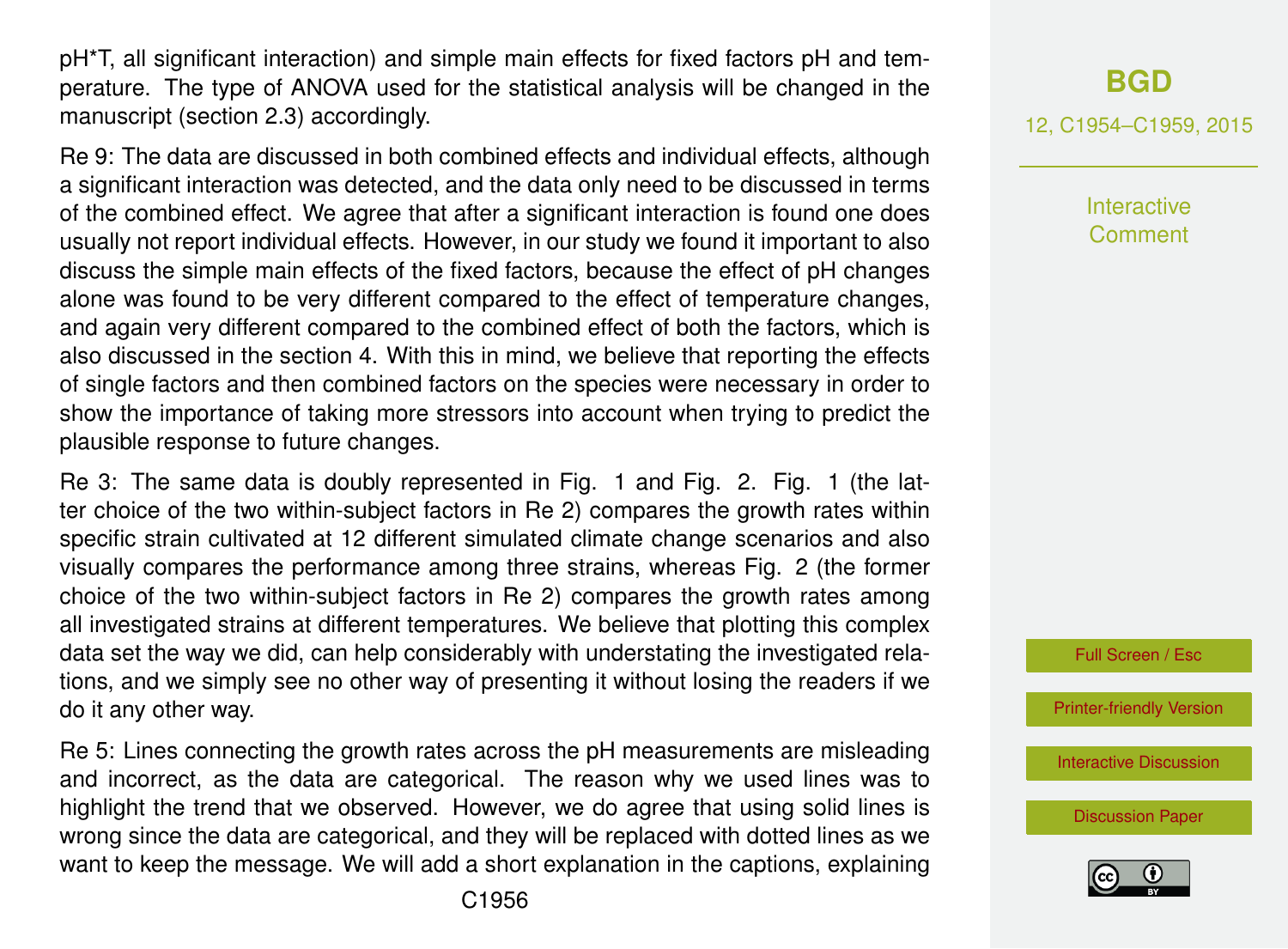that the data are categorical and the dotted lines serve to show the trend.

Re 6: Supplementary figures are clearer; the same data are plotted 4 times. We decided to put the bar plots with statistics together with the tables in the supplementary file since the former include the statistical information as you mentioned, and the latter the summary of the growth rates we measured and were used for the Q10 values we calculated (data not presented in the manuscript at any point). However, we believe that the plots we used in the manuscript more clearly illustrate the message we want to give (the trend), and the bar plots give more detailed information of what is significant, however the trend cannot be seen, which is why we put them in the supplement.

Re 7: Figure 3 is not data and is therefore non-essential. We agree that Figure 3 is not data, but we believe that it graphically explains the methodology we used in our experiments. It shows the minimal fluctuations around the designated pH and temperature values we examined in this study, and so it reflects the quality of the experimental operation.

Re 8: Make this study a note paper. The data we present in this paper are substantial (in terms of interaction we found – environmental factors and multiple strains) and report the plausible effects of global change on phytoplankton in polar areas. Experimental data on combined effects of environmental factors on a phytoplankton growth performance in the context of global change remain limited and poorly understood, and most studies use only a single strain as representative of an entire species despite documented physiological variability among the strains of the species. This study finds that the effects of single parameters (temperature and pH) on growth performance of the model species counterbalance each other, and due to the high variation among strains that we found, the global change may not affect the species as such, but rather the population structure of the species. The paper thus presents results that are new to science, adds important input to the debate on global change and the basal part of the marine ecosystem. The study also represents a substantial amount of data, and thus we believe that they would be better presented in a discussion paper than in a

12, C1954–C1959, 2015

Interactive Comment

Full Screen / Esc

[Printer-friendly Version](http://www.biogeosciences-discuss.net/12/C1954/2015/bgd-12-C1954-2015-print.pdf)

[Interactive Discussion](http://www.biogeosciences-discuss.net/12/4627/2015/bgd-12-4627-2015-discussion.html)

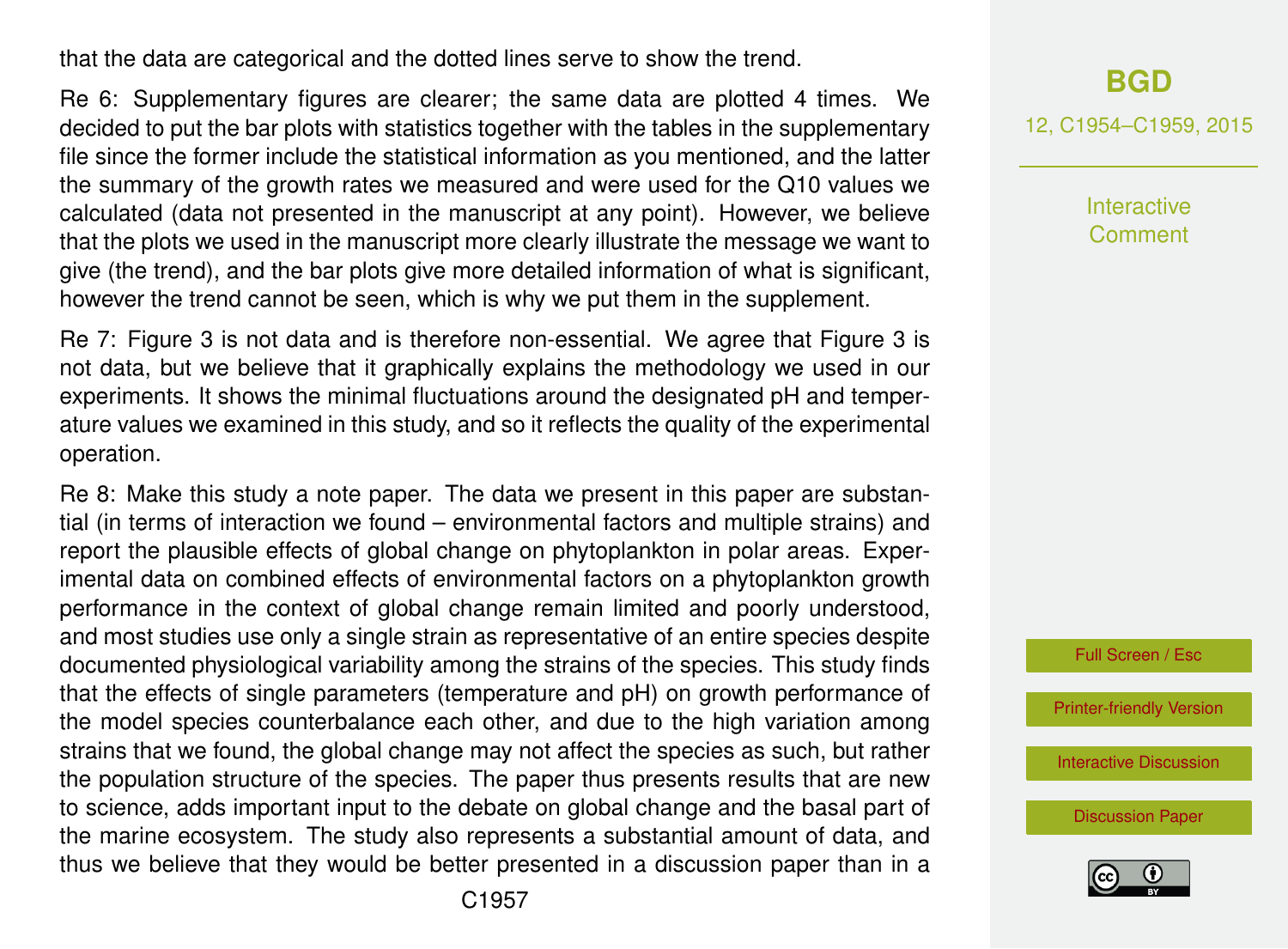note paper.

Re 10: The results section needs refining and could be reduced substantially. In the section 3.1.2 the following will be removed: Page 4636 lines 16-23, Page 4637 lines 15- 16 and lines 26-27. The rest reports only significant findings which are also supported with the p-values in the brackets and also with the bar plots in the supplement (letters above the bars).

Re 11: Be specific in your subheadings, change 'multiple' to 'three' at 4.1.1. The term 'multiple' will be removed accordingly ('Combined effects of temperature and pH on growth of F. cylindrus strains').

Re 12: Take care when using the term alkalinity. The term 'alkalinity' will be replaced with 'increased pH' as also reported in our response to Dr Campbell (Page 4639 line 22, Page 4640 line 7).

Re 13: Try to avoid ambiguous terms such as 'greatest' and 'slightly'. The term 'slightly' on Page 4637 line 20 will be removed. On Page 4644 line 10, the term 'slightly' is explained with the specific change in growth rates. Similarly, the term 'greatest' on Page 4641 line 21 is further explained with Q10 values displayed in Table 1.

Re 14: The authors mention the natural pH range of Arctic phytoplankton should be disclosed much earlier on, as it shows the inherent plasticity the strains would be expected to have. To our knowledge there are no studies supporting the inherent plasticity which you said the strains would be expected to have (due to the wide pH range the Arctic phytoplankton communities experience during the spring blooms) since the dynamics of pH during the spring blooms in the Arctic coastal regions has never been measured before. The pH range found in the Arctic coastal region (Thoisen et al., 2015) was the first study that measured in situ pH levels during the spring bloom in the area.

Re 15: The growth data could be shown in a different way. We plotted the data in a way we believed they would best be presented. We decided to put the line (dotted line)

# **[BGD](http://www.biogeosciences-discuss.net)**

12, C1954–C1959, 2015

**Interactive** Comment



[Printer-friendly Version](http://www.biogeosciences-discuss.net/12/C1954/2015/bgd-12-C1954-2015-print.pdf)

[Interactive Discussion](http://www.biogeosciences-discuss.net/12/4627/2015/bgd-12-4627-2015-discussion.html)